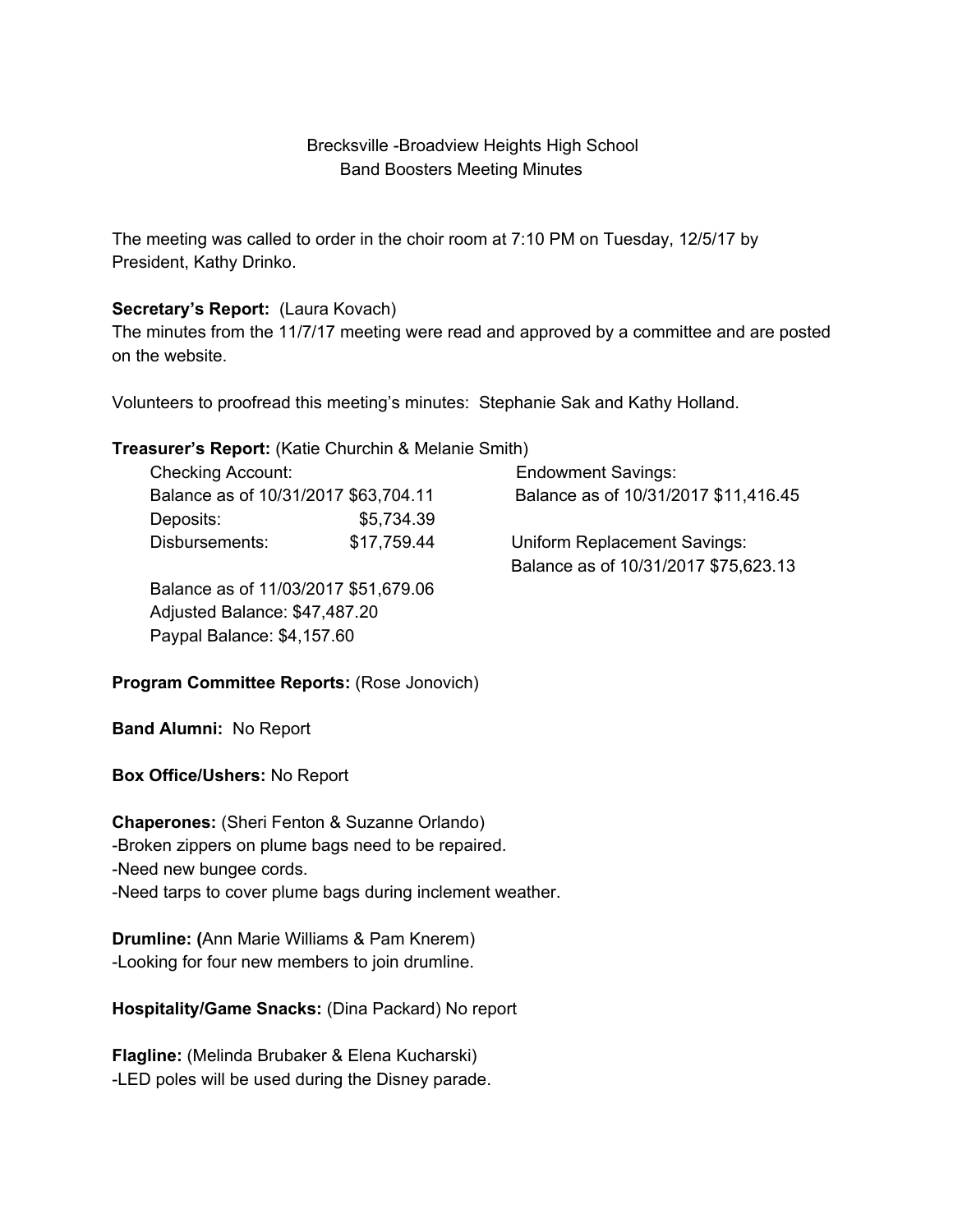**PSO:** (Michele Mihalich) -No formal district meeting will be held in December. -Debbie Bernauer is retiring. -Yuletide hunger drive was a huge success.

**Publicity: (**Melissa Burdick) -No Report

**Senior Night:** (Sheyenne Uhlir & Linda Gauntner) -Reported that a red lid is missing from one of the Igloo's.

**Swarm Board & Decorations:** (Lisa Trout)

-Nothing to report.

**Uniforms:** (Lori Reagan, Rima Julien, Sheyenne Uhlir & Linda Gauntner)

-Every student going to Disney must take their Marching Band uniform to On the Spot Cleaners starting January 2nd through January 16th.

-Cleaned uniforms are to be kept at home until the Disney trip.

-All flagline uniforms must be turned into Lori Reagan for cleaning even if not going on the Disney trip.

-There will be an announcement during the Holiday concert regarding uniform cleaning.

**Summer Uniforms:** (Kathy Holland & Lisa Karakostas) -No Report.

**Yard Signs:** ((Lori Samhric & Ann Marie Williams) -No Report.

# **Ways and Means Committee Reports:** (Amy Zajac)

**Athletic Program:** Kathy Richards & Melissa Burdick)

-Winter programs are done and will cost \$5.00 ea.

-Melissa Burdick will take over the Athletic Program next year.

-Kathy will sell programs at the varsity games.

-It would be helpful to find at least one more person to help with ad sales.

# **Athletic Program Sales:** (Open)

-No report.

**Citrus Fruit Sales:** (Carol Nixon & Allison Winokur)

-Over \$20,000 in sales this year!

-Mr. Brubaker will be at the school at 7 AM on 12/9/17 to facilitate unloading, sorting and filling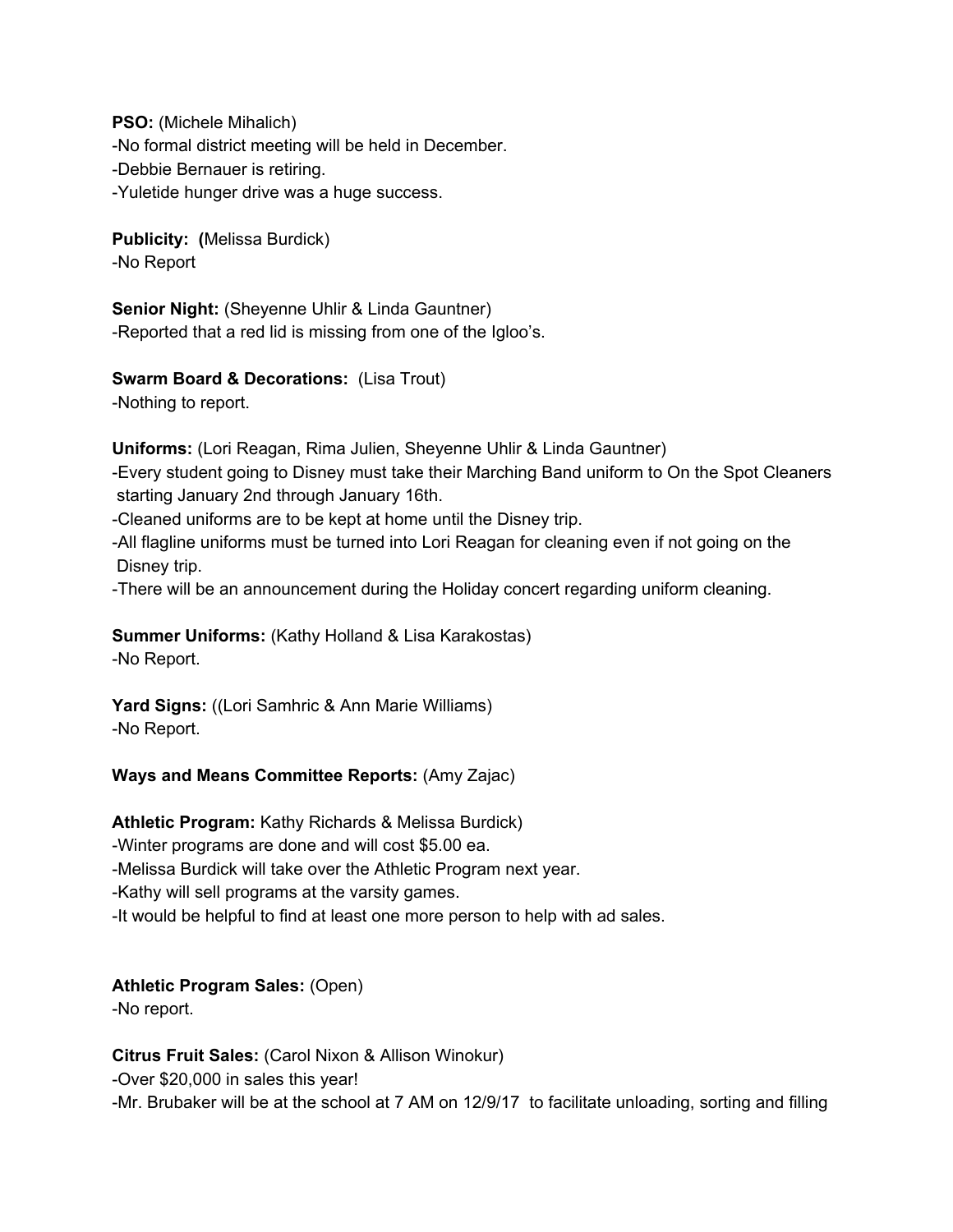of orders -Order pick-up will be from 12-3 PM that day.

## **Disney Raffle:** (Dina Packard)

-Two half paid trips will be raffled off at the Holiday Band Concert on December 18th.

## **Endowment/Patrons:** (Kim Traum)

-No Report.

## **Spirit Wear:** (Rose Jonovich)

-Disney Spirit Wear orders will be available for pick-up at the Holiday Band Concert (upstairs).

## **Pancake Breakfast/Music In Our Schools Event:** (Suzanne Orlando)

-Meetings will start in January.

-The Pancake Breakfast will be held on 3/24/18 from 8AM - 1PM

## **Band Director's report:** (Mr. Wyse & Mrs. Astey)

Mr. Wyse

-A general email will be sent out regarding the first Disney payment.

-Bee Bucks- A tailored mailing will be sent out after the citrus detailing each student's account.

-The Band performed great at the Holiday Parade.

-The Jazz Ensemble performed at the United Methodist Church and at the IX Center in November.

-Directors fro CSU will be coming the High School to work with band students the week of December 11th.

-The Concert Wind and Wind Ensemble bands have been invited to perform at CSU on February 22nd. They will then have an opportunity to see the CSU Band perform.

-Wind Ensemble will Skype with Mr. Nowlin on 12/6.

-Rooming assignments and a Disney mailing will be done after the Holiday break.

-The trip meeting date is scheduled for Monday, March 5th.

-Still looking for chaperones for the Disney trip.

-Audition music for concert band placement will be released for the 18/19 school year the week of 12/11.

- Auditions will be due a week after the Holiday break.

#### Mrs. Astey

-A partnership between Concert Winds and the 7th grade band is in the works.

-They will play a piece with the 7th graders during a concert.

-Mrs. Astey wrote and was awarded with a grant that will allow her to have a composer to write a piece specifically for Concert Winds. This piece will be played at the May concert.

# **President's Report:** (Kathy Drinko)